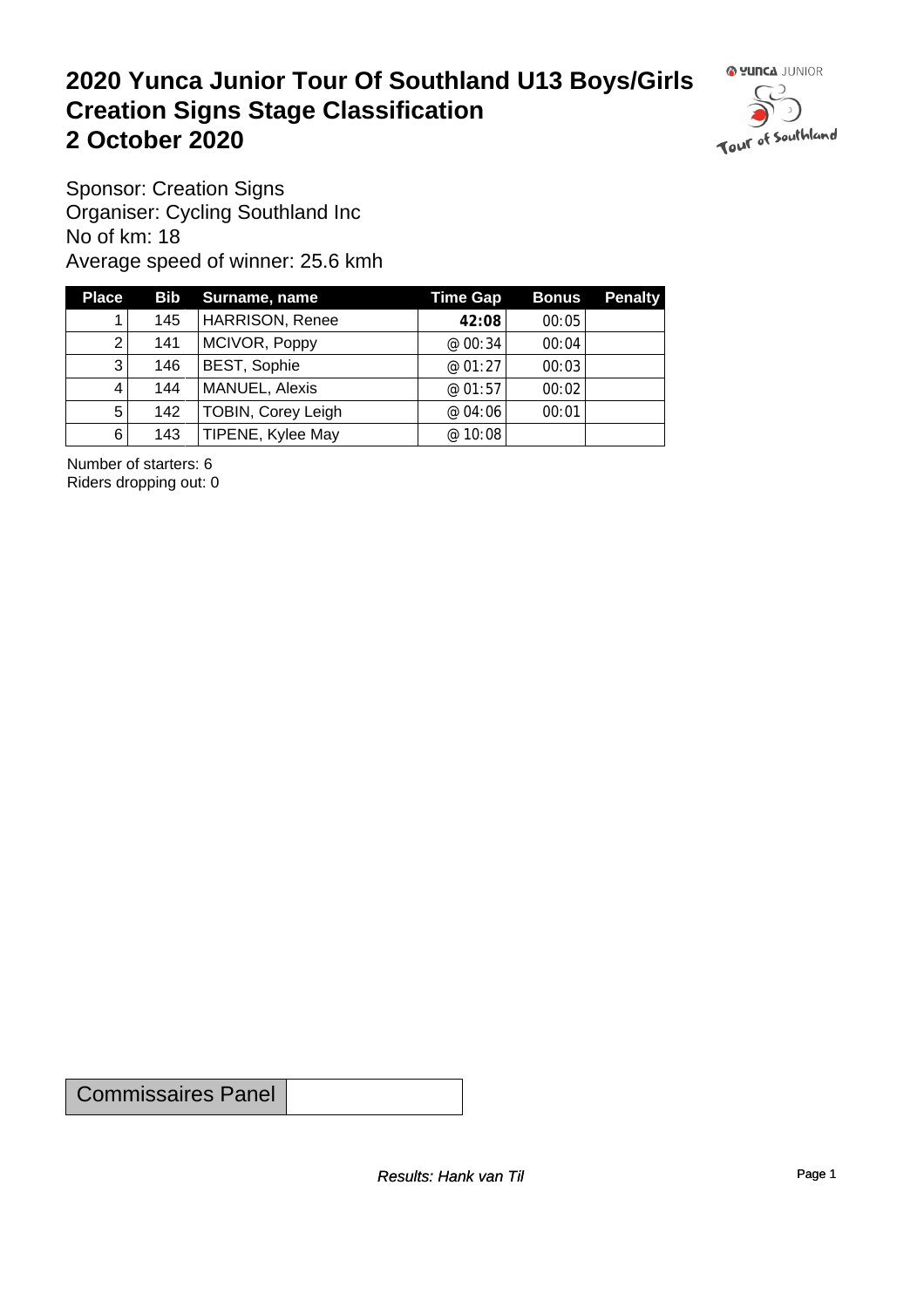## **2020 Yunca Junior Tour Of Southland U13 Boys/Girls General Classification (Stage 1)**<br>
2 October 2020 **2 October 2020**



Organiser: Cycling Southland Inc

| <b>Place</b> |     | <b>Bib</b> Surname, name  | <b>Time Gap</b> |
|--------------|-----|---------------------------|-----------------|
|              | 145 | <b>HARRISON, Renee</b>    | 42:03           |
| 2            | 141 | MCIVOR, Poppy             | @00:35          |
| 3            | 146 | <b>BEST, Sophie</b>       | @01:29          |
| 4            | 144 | MANUEL, Alexis            | @ 02:00         |
| 5            | 142 | <b>TOBIN, Corey Leigh</b> | @04:10          |
| 6            | 143 | TIPENE, Kylee May         | @ 10:13         |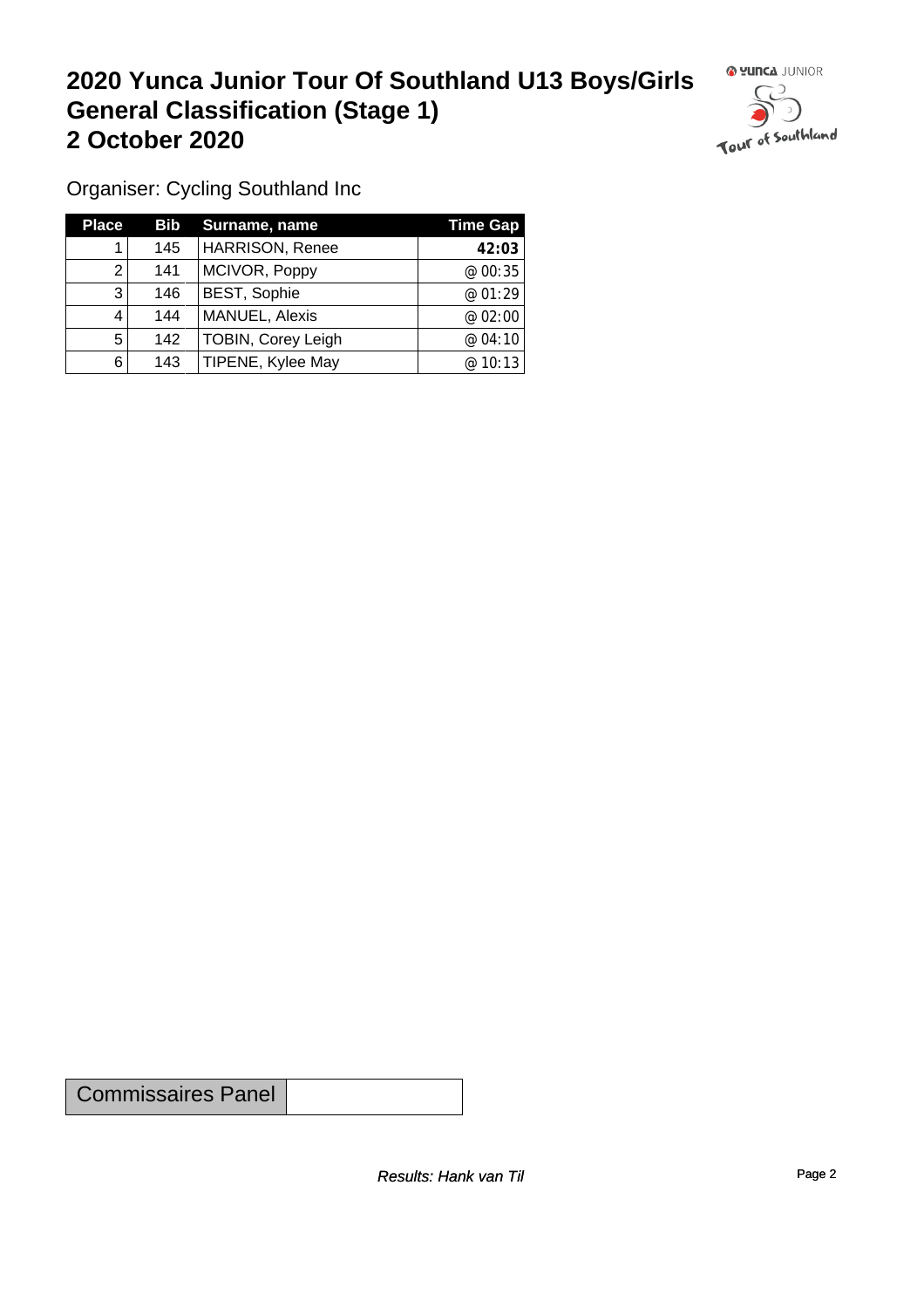### **2020 Yunca Junior Tour Of Southland U13 Boys/Girls Sprint Classification (Stage 1) 2 October 2020**



Organiser: Cycling Southland Inc

| <b>Place</b> |     | Bib Surname, name | <b>Points</b> |
|--------------|-----|-------------------|---------------|
|              | 145 | HARRISON, Renee   |               |
|              | 141 | MCIVOR, Poppy     |               |
| າ            | 146 | BEST, Sophie      |               |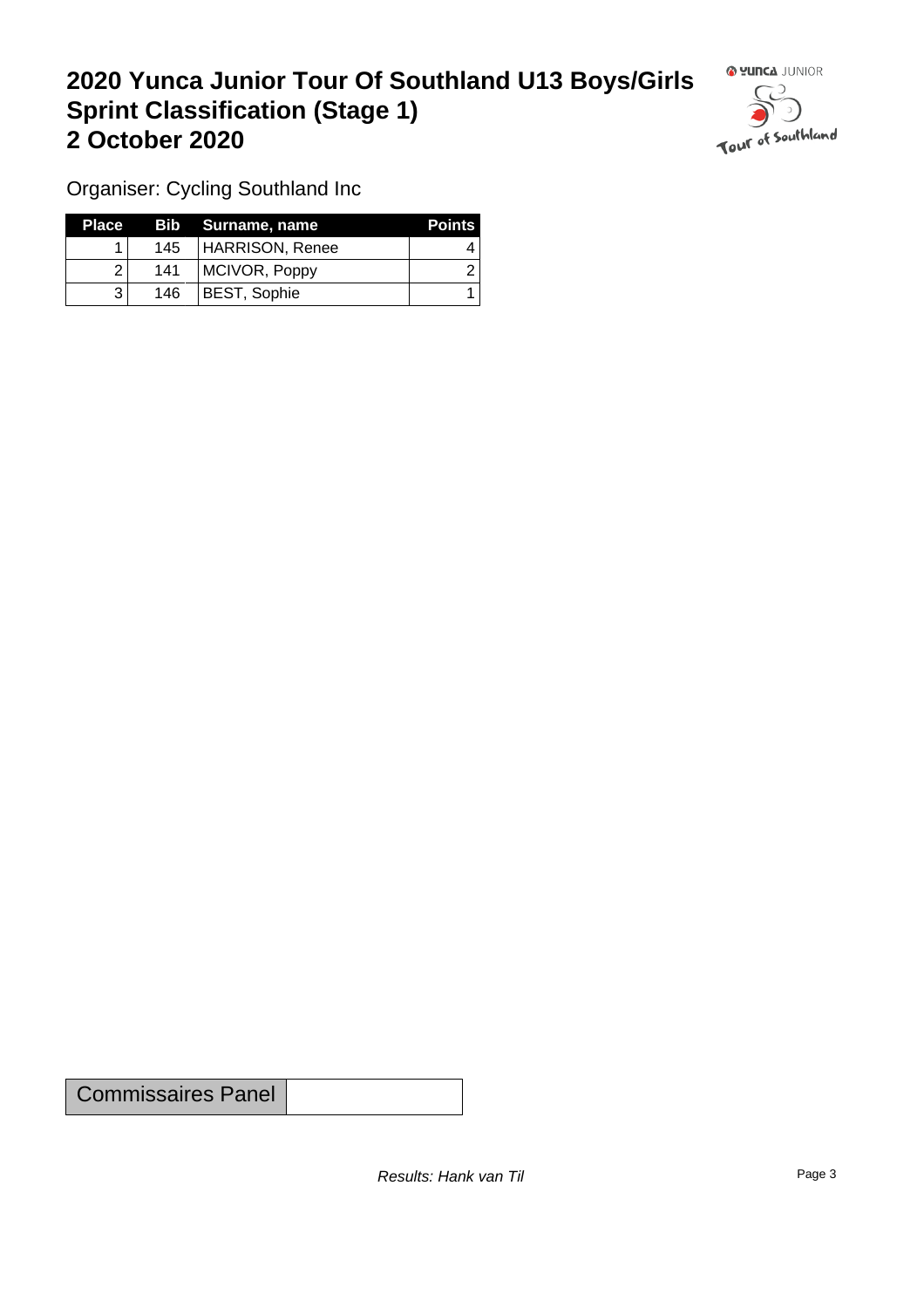### **2020 Yunca Junior Tour Of Southland U13 Boys/Girls KOM Classification (Stage 1) 2 October 2020**



Organiser: Cycling Southland Inc

|                |     | Place Bib Surname, name | <b>Points</b> |
|----------------|-----|-------------------------|---------------|
|                |     | 145   HARRISON, Renee   |               |
| $\overline{2}$ | 141 | MCIVOR, Poppy           |               |
|                | 146 | <b>BEST, Sophie</b>     |               |